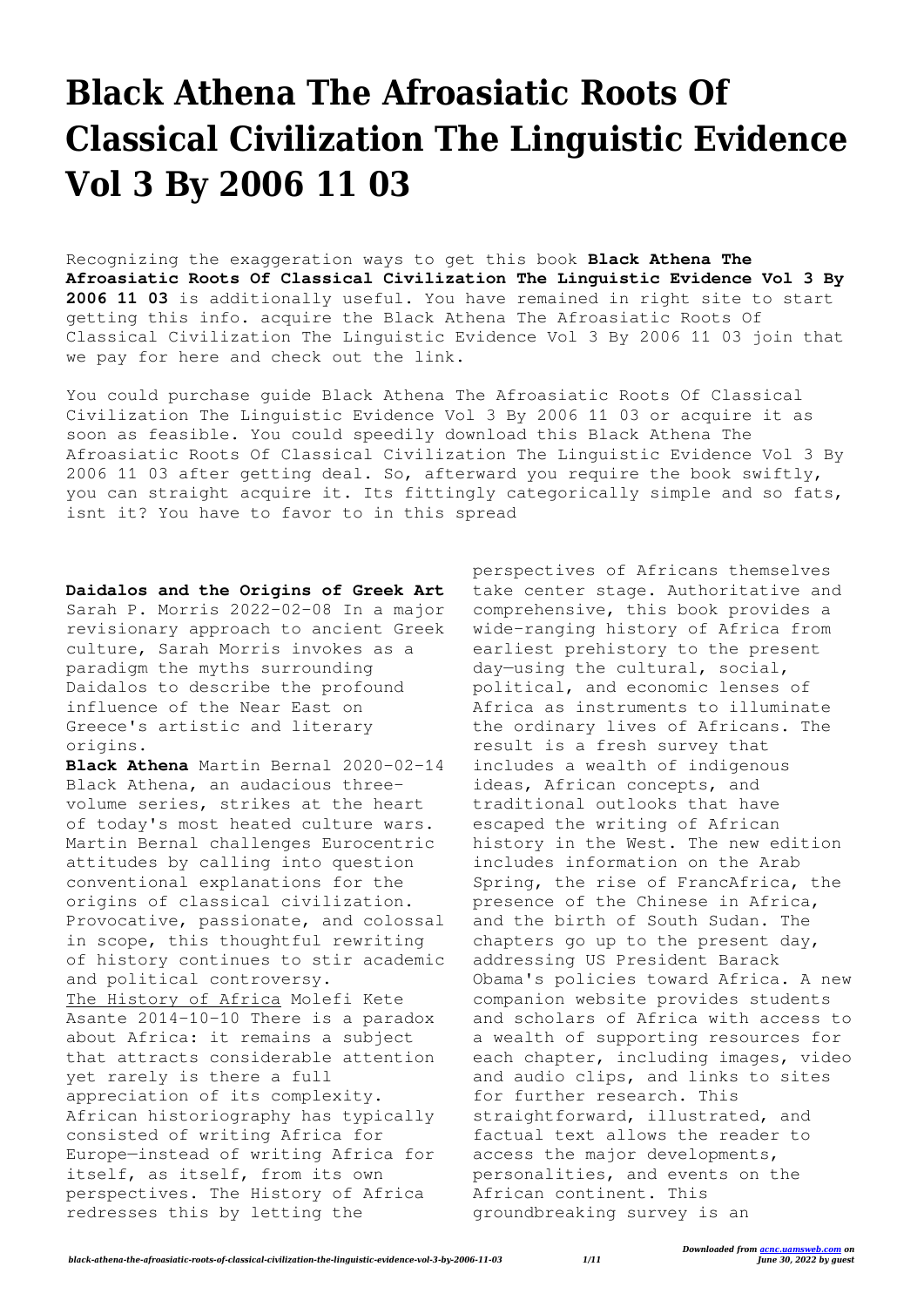indispensable guide to African history.

*Black Athena* Martin Bernal 2020-02-14 What is classical about Classical civilization? In one of the most audacious works of scholarship ever written, Martin Bernal challenges the foundation of our thinking about this question. Classical civilization, he argues, has deep roots in Afroasiatic cultures. But these Afroasiatic influences have been systematically ignored, denied or suppressed since the eighteenth century—chiefly for racist reasons. The popular view is that Greek civilization was the result of the conquest of a sophisticated but weak native population by vigorous Indo-European speakers—Aryans—from the North. But the Classical Greeks, Bernal argues, knew nothing of this "Aryan model." They did not see their institutions as original, but as derived from the East and from Egypt in particular. In an unprecedented tour de force, Bernal links a wide range of areas and disciplines—drama, poetry, myth, theological controversy, esoteric religion, philosophy, biography, language, historical narrative, and the emergence of "modern scholarship."

Black Athena Martin Bernal 2020 What is classical about Classical civilization? In one of the most audacious works of scholarship ever written, Martin Bernal challenges the foundation of our thinking about this question. Classical civilization, he argues, has deep roots in Afroasiatic cultures. But these Afroasiatic influences have been systematically ignored, denied or suppressed since the eighteenth century--chiefly for racist reasons. The popular view is that Greek civilization was the result of the conquest of a sophisticated but weak native population by vigorous Indo-European speakers--Aryans--from the North. But the Classical Greeks, Bernal argues, knew nothing of this "Aryan model." They did not see their institutions as original, but as derived from the East and from Egypt in particular. In an unprecedented tour de force, Bernal links a wide range of areas and disciplines--drama, poetry, myth,

theological controversy, esoteric religion, philosophy, biography, language, historical narrative, and the emergence of "modern scholarship."

**Classical Mythology: A Very Short Introduction** Helen Morales 2007-08-23 From Zeus and Europa, to Diana, Pan, and Prometheus, the myths of ancient Greece and Rome seem to exert a timeless power over us. But what do those myths represent, and why are they so enduringly fascinating? Why do they seem to be such a potent way of talking about our selves, our origins, and our desires? This imaginative and stimulating Very Short Introduction goes beyond a simple retelling of the stories to explore the rich history and diverse interpretations of classical myths. It is a wide-ranging account, examining how classical myths are used and understood in both high art and popular culture, taking the reader from the temples of Crete to skyscrapers in New York, and finding classical myths in a variety of unexpected places: from arabic poetry and Hollywood films, to psychoanalysis, the bible, and New Age spiritualism. ABOUT THE SERIES: The Very Short Introductions series from Oxford University Press contains hundreds of titles in almost every subject area. These pocket-sized books are the perfect way to get ahead in a new subject quickly. Our expert authors combine facts, analysis, perspective, new ideas, and enthusiasm to make interesting and challenging topics highly readable. **The Idea of Africa** V. Y. Mudimbe 1994 Mudimbe's exploration of how the "ideaof Africa was constructed by the Western world. **Black Athena** Martin Bernal 2006 Could Greek philosophy be rooted in Egyptian thought? Is it possible that the Pythagorean theory was conceived

on the shores of the Nile and the Euphrates rather than in ancient Greece? In Black Athena, Martin Bernal calls into question two of the longest-established explanations for the origins of classical civilization. the Aryan Model, which is current today, claims that Greek culture arose as the result of the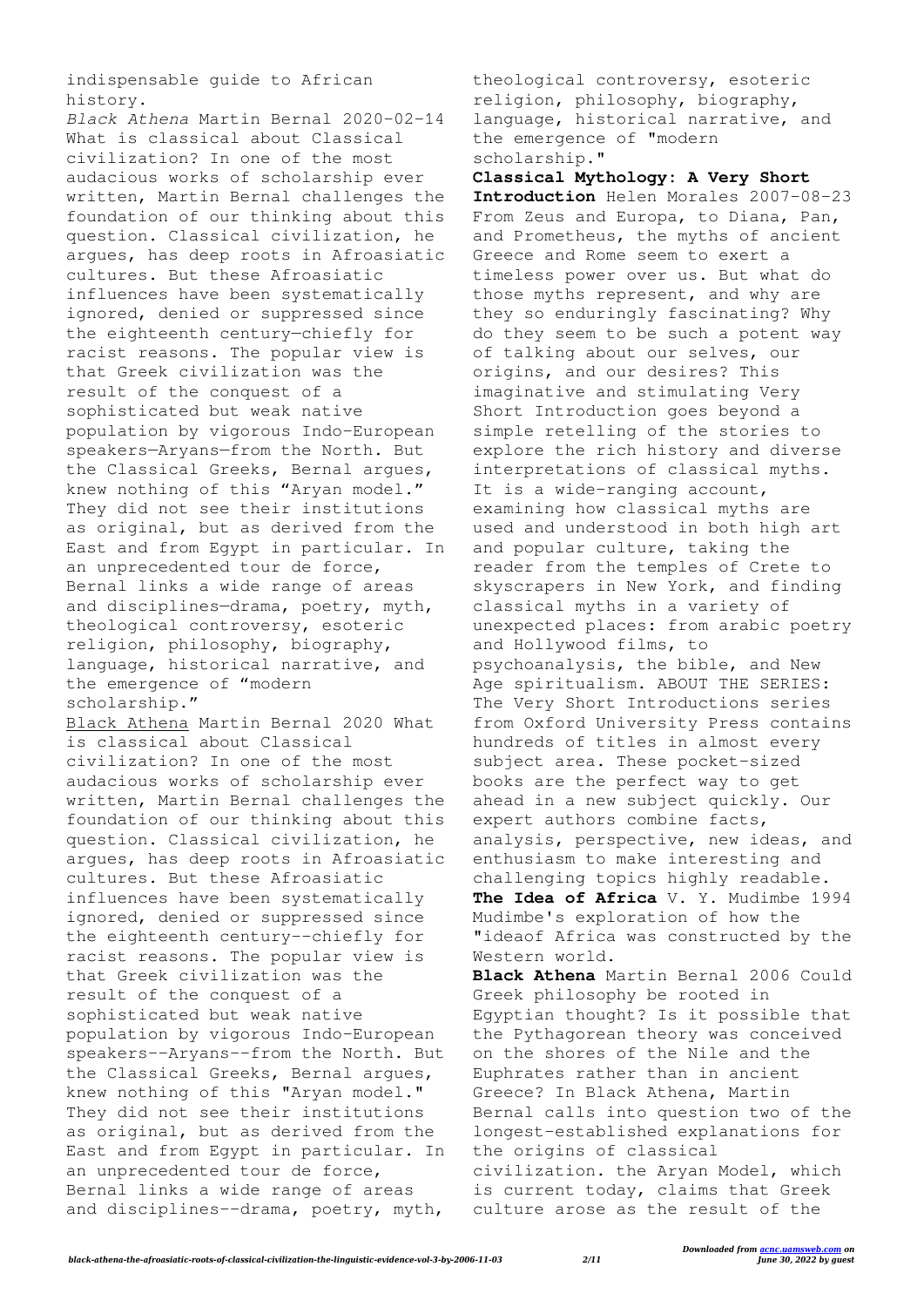conquest from the north by Indo-European speakers, or "Aryans," of the native "pre-Hellenes." the Ancient Model, which was maintained in Classical Greece, held that the native population of Greece had initially been civilized by Egyptian and Phoenician colonists and that additional Near Eastern culture had been introduced to Greece by Greeks studying in Egypt and Southwest Asia. Bernal proposes a Revised Ancient Model, which suggests that classical civilization in fact had deep roots in Afro-asiatic cultures. This longawaited third and final volume of the series is concerned with the linguistic evidence that contradicts the Aryan Model of ancient Greece. Bernal shows how nearly 40 percent of the Greek vocabulary has been plausibly derived from two Afroasiatic languages-Ancient Egyptian and West Semitic. He also reveals how these derivations are not limited to matters of trade, but extended to the sophisticated language of politics, religion, and philosophy. This evidence, according to Bernal, confirms the fact that in Greece an Indo-European people was culturally dominated by speakers of Ancient Egyptian and West Semitic. Provocative, passionate, and colossal in scope, this volume caps a thoughtful rewriting of history that has been stirring academic and political controversy since the publication of the first volume. **Black Athena Comes of Age** Wim M. J. van Binsbergen 2011 With the publication, in 1996, of the devastatingly critical Black Athena revisited (eds. Mary Lefkowitz & Guy MacLean Rogers) the impression was created that the Black Athena thesis had been conclusively refuted. However, the present collection has sought to restore the balance. Bernal himself has contributed three innovative and illuminating pieces to the collection, responding to critics, systematising his linguistic claims, and applying the Black Athena thesis to sub-Saharan Africa. By offering answers to the above questions, the collection has sought to take the international debate to the next, constructive phase. It

shows that incisive and multifarious criticism of Bernal's position and methods is necessary and often justified. Yet at the turn of the 21st century, the formulation of a non-Eurocentric, multicentric model of global cultural history is of vital importance. It is here that Martin Bernal shows the way as none before him. Specifically his vision's implications for sub-Saharan Africa constitute a major intellectual challenge. Stressing massive intercontinental interactions and vital global contributions of the African peoples, they also invite us to redress the present-day negative image of Africa. Black Athena Alive was first published in 1997 under the title Black Athena Ten Years After (1997). An added chapter takes the discussion into the third millennium, and particularly reflects on Berlinerblau's (1999) sociological contribution to the debate (Heresy in the University).

**Chinese Socialism to 1907** Martin Bernal 1976 *Black Athena* Martin Gardiner Bernal

1996

**Black Athena: The archaeological and documentary evidence** Martin Bernal 1987 What is classical about Classical civilization? In one of the most audacious works of scholarship ever written, Martin Bernal challenges the whole basis of our thinking about this question. Classical civilization, he argues, has deep roots in Afroasiatic cultures. But these Afroasiatic influences have been systematically ignored, denied or suppressed since the eighteenth century - chiefly for racist reasons. Volume II is concerned with the archaeological and documentary evidence for contacts between Egypt and the Levant on the one hand and the Aegean on the other, during the Bronze Age from c. 3400 B.C. to c. 1100 B.C.

**Black Athena** Martin Bernal 2020-02-14 What is classical about Classical civilization? In one of the most audacious works of scholarship ever written, Martin Bernal challenges the foundation of our thinking about this question. Classical civilization, he argues, has deep roots in Afroasiatic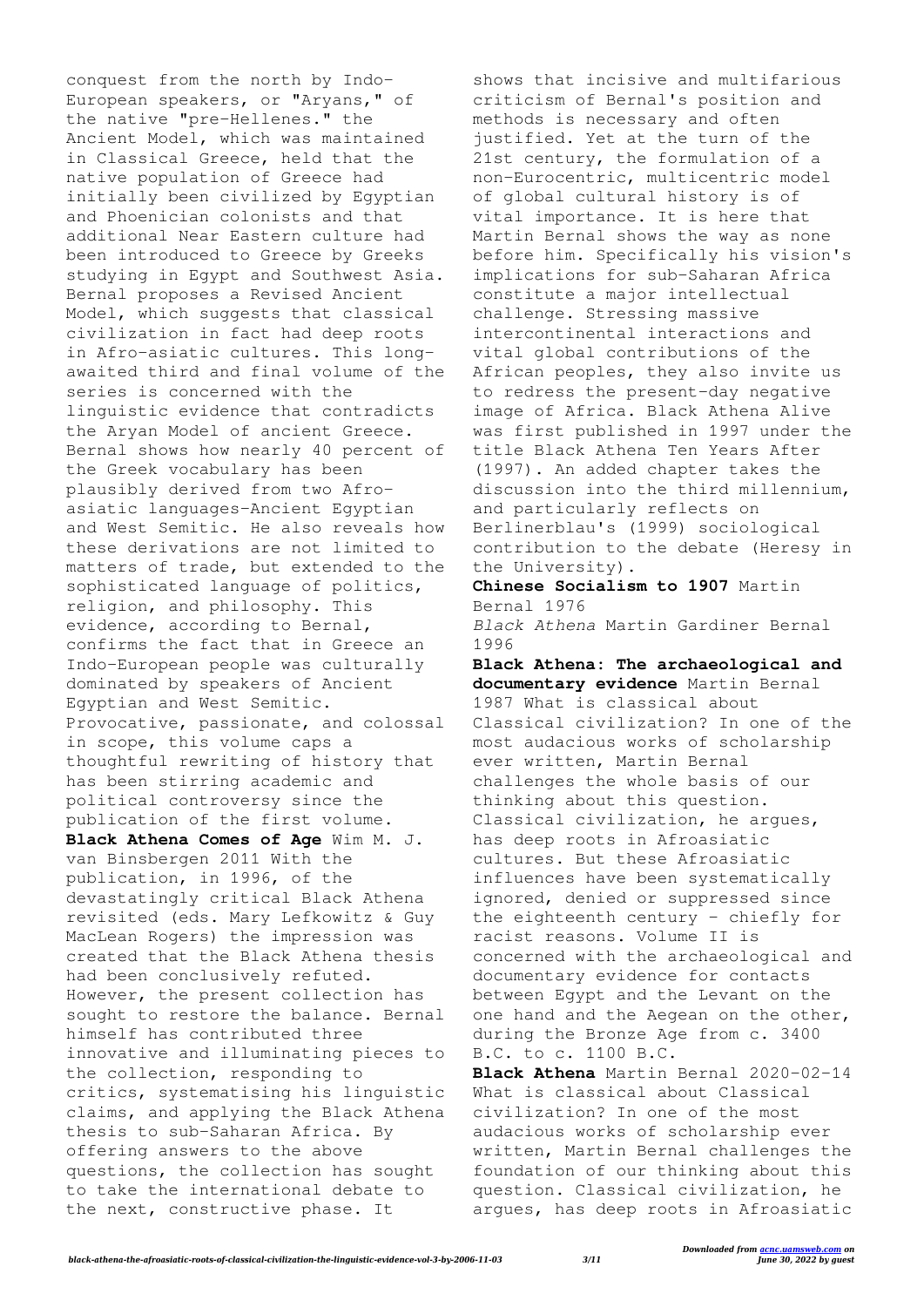cultures. But these Afroasiatic influences have been systematically ignored, denied or suppressed since the eighteenth century—chiefly for racist reasons. The popular view is that Greek civilization was the result of the conquest of a sophisticated but weak native population by vigorous Indo-European speakers—Aryans—from the North. But the Classical Greeks, Bernal argues, knew nothing of this "Aryan model." They did not see their institutions as original, but as derived from the East and from Egypt in particular. This long-awaited third and final volume of the series is concerned with the linguistic evidence that contradicts the Aryan Model of ancient Greece. Bernal shows how nearly 40 percent of the Greek vocabulary has been plausibly derived from two Afroasiatic languages – Ancient Egyptian and West Semitic. He also reveals how these derivations are not limited to matters of trade, but extended to the sophisticated language of politics, religion, and philosophy. This evidence, according to Bernal, greatly strengthens the hypothesis that in Greece an Indo-European-speaking population was culturally dominated by Ancient Egyptian and West Semitic speakers. Provocative, passionate, and colossal in scope, this volume caps a thoughtful rewriting of history that has been stirring academic and political controversy since the publication of the first volume. Black Athena Martin Bernal 1991 *Africa* Yosef Ben-Jochannan 1988 When the vast majority of mankind in the "Western World" refer to a Slave it is the African-American or his African ancestor is mean. This image has been perpetuated by every branch of "Western" education and religion, both Christian (Roman Catholic and Protestant) and Jewish (all branches of Judaism); and presented in a manner that would suggest an origin dating back to a time of PURITY in ancient Europe amongst the Greeks and Romans; and origins that insinuate the beginning of WORLD CIVILIATION, thus the terms: "Greek philosophy" and "Western Civilization **Black Athena: The linguistic evidence** Martin Bernal 1987 Synopsis: Could Greek philosophy be rooted in Egyptian thought? Is it possible that the Pythagorean theory was conceived on the shores of the Nile and the Euphrates rather than in ancient Greece? Could it be that Western civilization was born on the socalled Dark Continent? For almost two centuries, Western scholars have given little credence to the possibility of such scenarios. In Black Athena, an audacious threevolume series that strikes at the heart of today's most heated culture wars, Martin Bernal challenges Eurocentric attitudes by calling into question two of the longestestablished explanations for the origins of classical civilization. The Aryan Model, which is current today, claims that Greek culture arose as the result of the conquest from the north by Indo-European speakers, or "Aryans," of the native "pre-Hellenes." The Ancient Model, which was maintained in Classical Greece, held that the native population of Greece had initially been civilized by Egyptian and Phoenician colonists and that additional Near Eastern culture had been introduced to Greece by Greeks studying in Egypt and Southwest Asia. Moving beyond these prevailing models, Bernal proposes a Revised Ancient Model, which suggests that classical civilization in fact had deep roots in Afroasiatic cultures. Cadmean Letters Martin Bernal 1990 Western civilization has long sought its cultural roots in the classical civilizations of the Aegean. During the twentieth century, however, it has been made increasingly clear that it owes a great debt to the civilizations of the Fertile Crescent. In the thick of the debate as to how much classical civilizations were influenced by the Levant has been the question of the date of the transmission of the alphabet. In this monograph, Bernal takes up the question anew and marshals persuasive arguments that the date of transmission of the alphabet should be moved considerably earlier than generally has been thought, to the middle of the second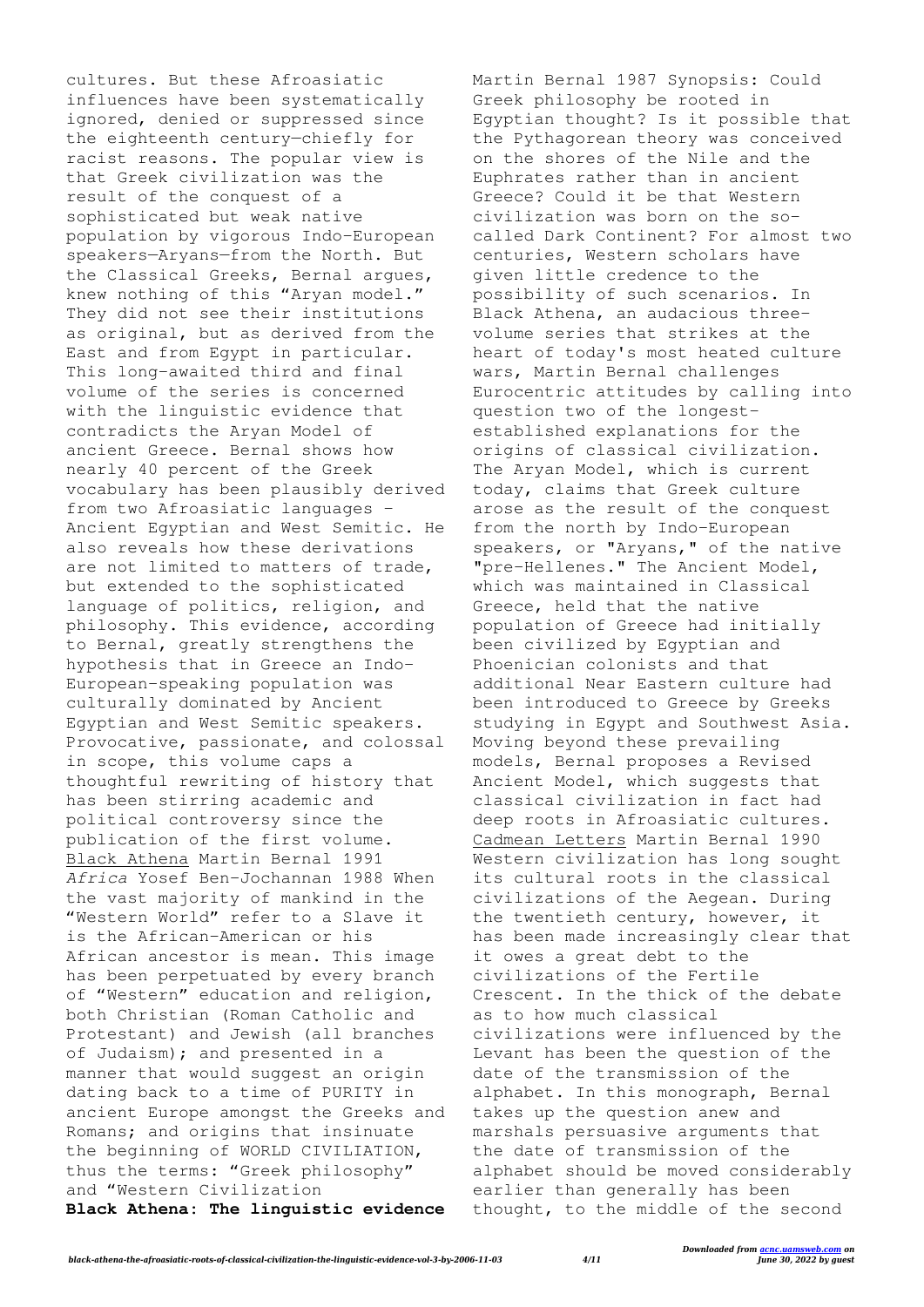millennium B.C. Growing out of his work on Black Athena, the intricate matters of alphabetic history and transmission are dealt with, both in terms of the history of the investigation of the topic and also with regard to the specific working out of his own new proposal. *Black Athena* Martin Bernal 2006-11-03 Could Greek philosophy be rooted in Egyptian thought? Is it possible that the Pythagorean theory was conceived on the shores of the Nile and the Euphrates rather than in ancient Greece? Could it be that much of Western civilization was formed on the "Dark Continent"? For almost two centuries, Western scholars have given little credence to the possibility of such scenarios. In Black Athena, an audacious threevolume series that strikes at the heart of today's most heated culture wars, Martin Bernal challenges Eurocentric attitudes by calling into question two of the longestestablished explanations for the origins of classical civilization. To use his terms, the Aryan Model, which is current today, claims that Greek culture arose as the result of the conquest from the north by Indo-European speakers, or "Aryans," of the native "pre-Hellenes." The Ancient Model, which was maintained in Classical Greece, held that the native population of Greece had initially been civilized by Egyptian and Phoenician colonists and that additional Near Eastern culture had been introduced to Greece by Greeks studying in Egypt and Southwest Asia. Moving beyond these prevailing models, Bernal proposes a Revised Ancient Model, which suggests that classical civilization in fact had deep roots in Afroasiatic cultures. This long-awaited third and final volume of the series is concerned with the linguistic evidence that contradicts the Aryan Model of ancient Greece. Bernal shows how nearly 40 percent of the Greek vocabulary has been plausibly derived from two Afroasiatic languages—Ancient Egyptian and West Semitic. He also reveals how these derivations are not limited to matters of trade, but extended to the

sophisticated language of politics, religion, and philosophy. This evidence, according to Bernal, greatly strengthens the hypothesis that in Greece an Indo-European–speaking population was culturally dominated by Ancient Egyptian and West Semitic speakers Provocative, passionate, and colossal in scope, this volume caps a thoughtful rewriting of history that has been stirring academic and political controversy since the publication of the first volume. **The First Ethiopians** Malvern van Wyk Smith 2009-07-01 The First Ethiopians explores the images of Africa and Africans that evolved in ancient Egypt, in classical Greece and imperial Rome, in the early Mediterranean world, and in the early domains of Christianity. Inspired by curiosity regarding the origins of racism in southern Africa, Malvern van Wyk Smith consulted a wide range of sources: from rock art to classical travel writing; from the pre-Dynastic African beginnings of Egyptian and Nubian civilisations to Greek and Roman perceptions of Africa; from Khoisan cultural expressions to early Christian conceptions of Africa and its people as 'demonic'; from Aristotelian climatology to medieval cartography; and from the geo-linguistic history of Africa to the most recent revelations regarding the genome profile of the continent's peoples. His research led to a startling proposition: Western racism has its roots in Africa itself, notably in late New Kingdom Egypt, as its ruling elites sought to distance Egyptian civilisation from its African origins. Kushite Nubians, founders of Napata and Meroë who, in the eighth century BCE, furnished the black rulers of the twenty-fifth Dynasty in Egypt, adopted and adapted such Dynastic discriminations in order to differentiate their own 'superior' Meroitic civilisation from the world of 'other Ethiopians'. In due course, archaic Greeks, who began to arrive in the Nile Delta in the seventh century BCE, internalised these distinctions in terms of Homer's identification of 'two Ethiopias', an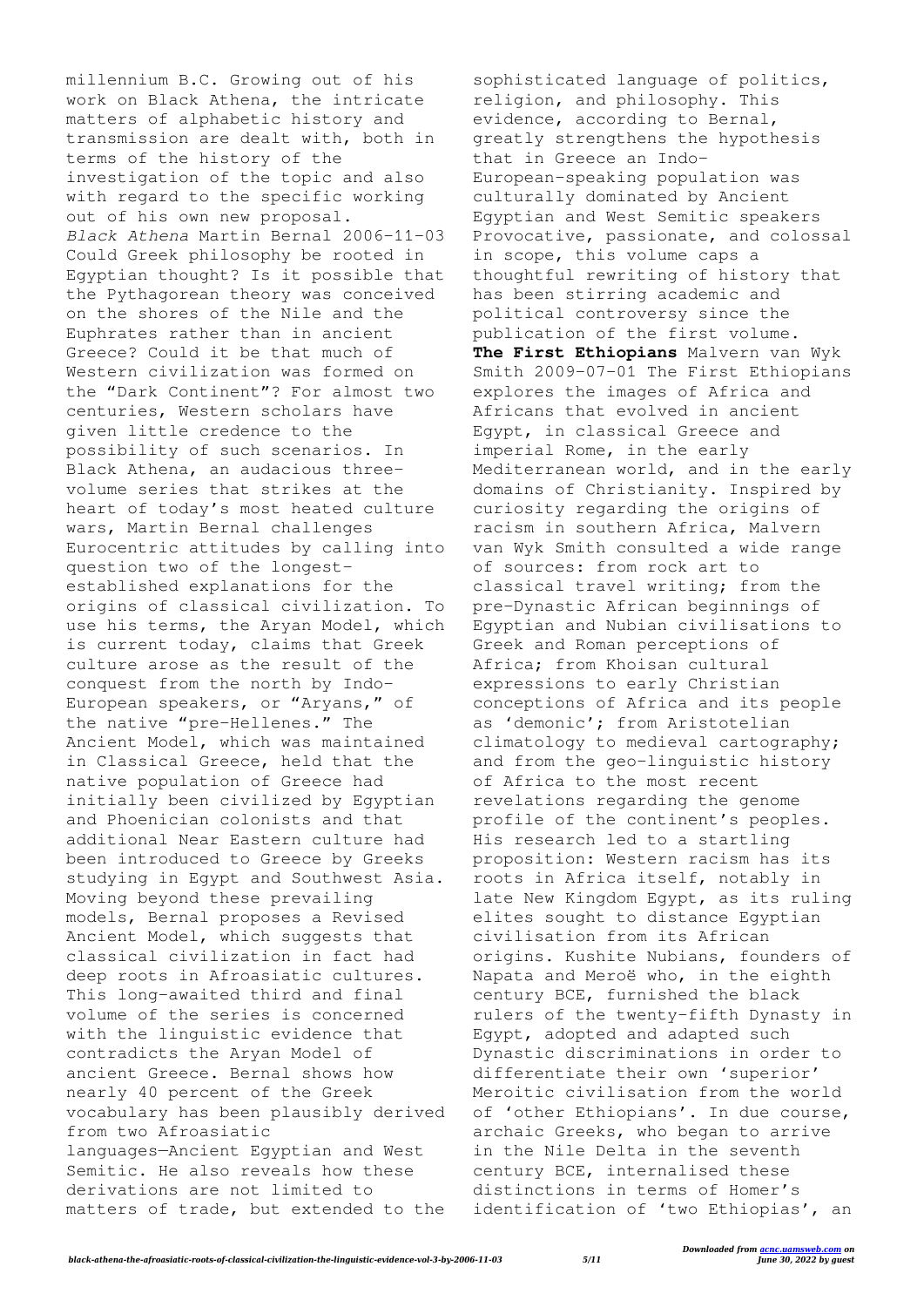eastern and a western, to create a racialised (and racist) discourse of 'worthy' and 'savage Ethiopians'. Such conceptions would inspire virtually all subsequent Roman and early medieval thinking about Africa and Africans, and become foundational in European thought. The book concludes with a survey of the special place that Aksumite Ethiopia – later Abyssinia – has held in both European and African conceptual worlds as the site of 'worthy Ethiopia', as well as in the wider context of discourses of ethnicity and race.

**Ethiopic, an African Writing System** Ayele Bekerie 1997 A groundbreaking book about the history and,principles of Ethiopic (Ge'ez), an African writing,system designed as a meaningful and graphic, representation of a wide range of knowledge. *Heresy in the University* Jacques Berlinerblau 1999 Berlinerblau (Judaic studies, Hofstra U.) explores the reactions--widely divergent but mostly intense--to Martin Bernal's 1987 publication of the first volume of Black Athena: The Afroasiatic Roots of Classical Civilization. In light of classicist reacting to an outsider's intrusion into their field and Afrocentrist accusation of stealing the material from black scholars, he considers the question of intellectual responsibility during an age of cultural warfare. He also elucidates the contents of the book itself. Annotation copyrighted by Book News, Inc., Portland, OR **Bronze Age America** Barry Fell 1982 Based on recent archaeological discoveries, this study explores the theory that Bronze-Age Swedes visited North America around the St. Lawrence River and that some Nordics migrated west, intermarrying with the Dakota tribes to form the Sioux nation **Black Athena: Ntr** Martin Bernal 1987 Synopsis: Could Greek philosophy be rooted in Egyptian thought? Is it possible that the Pythagorean theory was conceived on the shores of the Nile and the Euphrates rather than in ancient Greece? Could it be that Western civilization was born on the so-called Dark Continent? For almost two centuries, Western scholars have

given little credence to the possibility of such scenarios. In Black Athena, an audacious threevolume series that strikes at the heart of today's most heated culture wars, Martin Bernal challenges Eurocentric attitudes by calling into question two of the longestestablished explanations for the origins of classical civilization. The Aryan Model, which is current today, claims that Greek culture arose as the result of the conquest from the north by Indo-European speakers, or "Aryans," of the native "pre-Hellenes." The Ancient Model, which was maintained in Classical Greece, held that the native population of Greece had initially been civilized by Egyptian and Phoenician colonists and that additional Near Eastern culture had been introduced to Greece by Greeks studying in Egypt and Southwest Asia. Moving beyond these prevailing models, Bernal proposes a Revised Ancient Model, which suggests that classical civilization in fact had deep roots in Afroasiatic cultures. **History Lesson** Mary R. Lefkowitz 2008-10-01 In the early 1990s, Classics professor Mary Lefkowitz discovered that one of her faculty colleagues at Wellesley College was teaching his students that Greek culture had been stolen from Africa and that Jews were responsible for the slave trade. This book tells the disturbing story of what happened when she spoke out. Lefkowitz quickly learned that to investigate the origin and meaning of myths composed by people who have for centuries been dead and buried is one thing, but it is quite another to critique myths that living people take very seriously. She also found that many in academia were reluctant to challenge the fashionable idea that truth is merely a form of opinion. For her insistent defense of obvious truths about the Greeks and the Jews, Lefkowitz was embroiled in turmoil for a decade. She faced institutional indifference, angry colleagues, reverse racism, anti-Semitism, and even a lawsuit intended to silence her. In History Lesson Lefkowitz describes what it was like to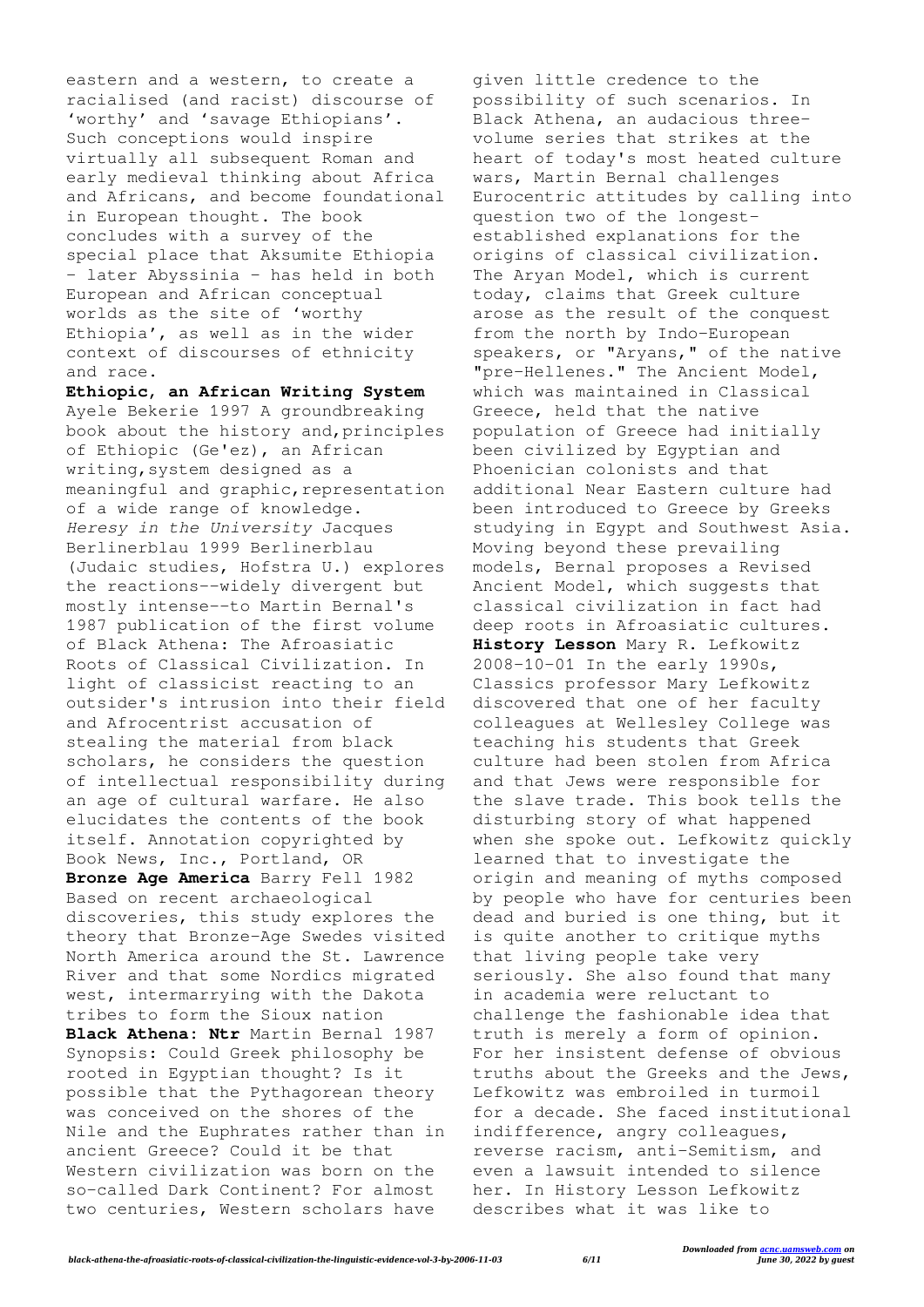experience directly the power of both postmodernism and compensatory politics. She offers personal insights into important issues of academic values and political correctness, and she suggests practical solutions for the divisive and painful problems that arise when a political agenda takes precedence over objective scholarship. Her forthright tale uncovers surprising features in the landscape of higher education and an unexpected need for courage from those who venture there. Stolen Legacy George G. M. James 2013-04-08 For centuries the world has been misled about the original source of the Arts and Sciences; for centuries Socrates, Plato and Aristotle have been falsely idolized as models of intellectual greatness; and for centuries the African continent has been called the Dark Continent, because Europe coveted the honor of transmitting to the world, the Arts and Sciences. It is indeed surprising how, for centuries, the Greeks have been praised by the Western World for intellectual accomplishments which belong without a doubt to the Egyptians or the peoples of North Africa. *Not Out Of Africa* Mary Lefkowitz 2008-08-04 Not Out of Africa has sparked widespread debate over the teaching of revisionist history in schools and colleges. Was Socrates black? Did Aristotle steal his ideas from the library in Alexandria? Do we owe the underlying tenets of our democratic civilizaiton to the Africans? Mary Lefkowitz explains why politically motivated histories of the ancient world are being written and shows how Afrocentrist claims blatantly contradict the historical evidence. Not Out of Africa is an important book that protects and argues for the necessity of historical truths and standards in cultural education.For this new paperback edition, Mary Lefkowitz has written an epilogue in which she responds to her critics and offers topics for further discussion. She has also added supplementary notes, a bibliography with suggestions for further reading, and a glossary of names.

History of International Relations Erik Ringmar 2019-08-02 Existing textbooks on international relations treat history in a cursory fashion and perpetuate a Euro-centric perspective. This textbook pioneers a new approach by historicizing the material traditionally taught in International Relations courses, and by explicitly focusing on non-European cases, debates and issues. The volume is divided into three parts. The first part focuses on the international systems that traditionally existed in Europe, East Asia, pre-Columbian Central and South America, Africa and Polynesia. The second part discusses the ways in which these international systems were brought into contact with each other through the agency of Mongols in Central Asia, Arabs in the Mediterranean and the Indian Ocean, Indic and Sinic societies in South East Asia, and the Europeans through their travels and colonial expansion. The concluding section concerns contemporary issues: the processes of decolonization, neo-colonialism and globalization – and their consequences on contemporary society. History of International Relations provides a unique textbook for undergraduate and graduate students of international relations, and anybody interested in international relations theory, history, and contemporary politics.

## **Black Athena: The fabrication of ancient Greece, 1785-1985** Martin Bernal 1987

Hellenomania Katherine Harloe 2018-01-29 Hellenomania, the second volume in the MANIA series, presents a wide-ranging, multi-disciplinary exploration of the modern reception of ancient Greek material culture in cultural practices ranging from literature to architecture, stage and costume design, painting, sculpture, cinema, and the performing arts. It examines both canonical and less familiar responses to both real and imagined Greek antiquities from the seventeenth century to the present, across various national contexts. Encompassing examples from Inigo Jones to the contemporary art exhibition documenta 14, and from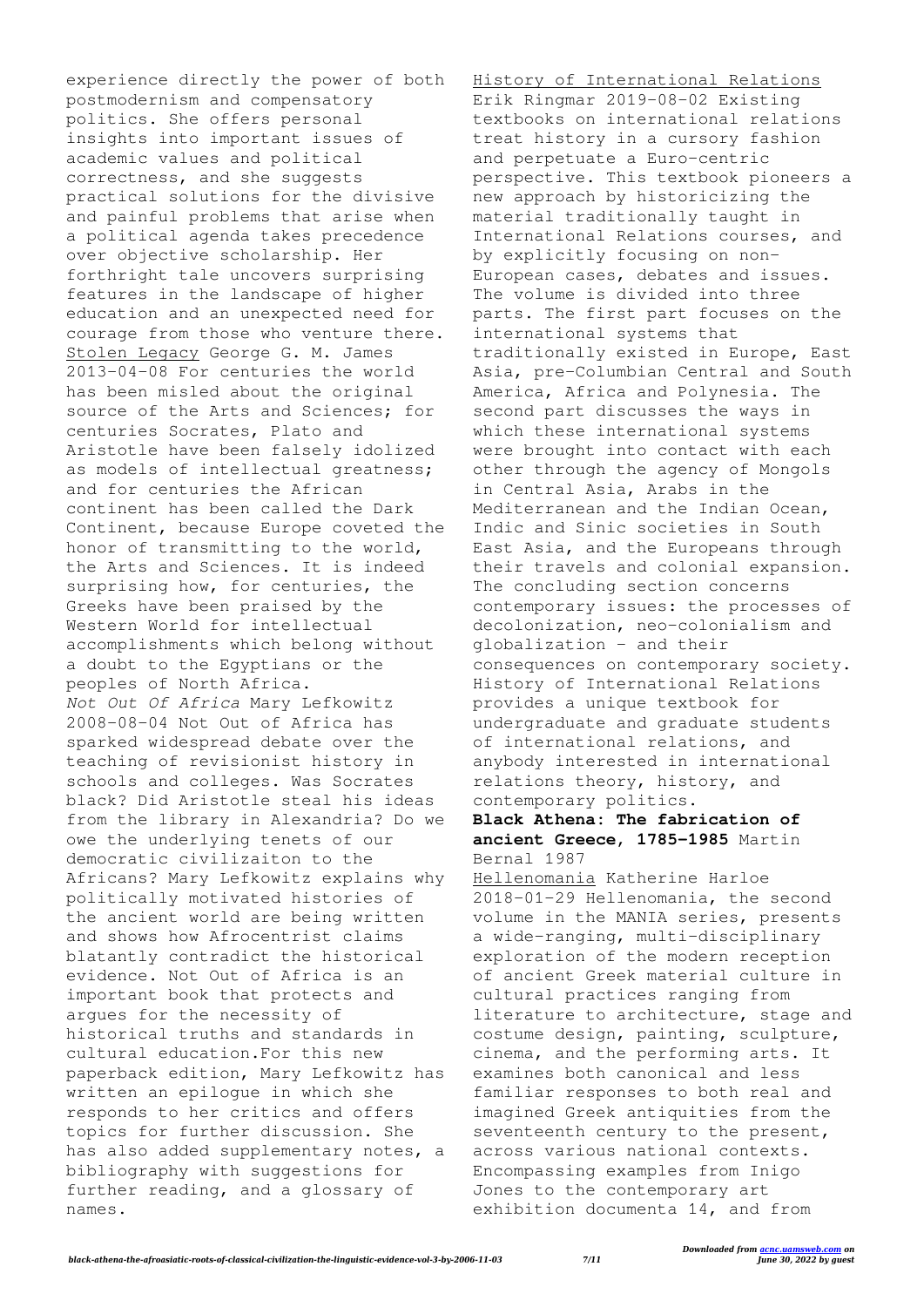Thessaloniki and Delphi to Nashville, the contributions examine attempted reconstructions of an 'authentic' ancient Greece alongside imaginative and utopian efforts to revive the Greek spirit using modern technologies, new media, and experimental practices of the body. Also explored are the political resonances of Hellenomaniac fascinations, and tensions within them between the ideal and the real, the past, present, and future. Part I examines the sources and derivations of Hellenomania from the Baroque and pre-Romantic periods to the early twentieth century. While covering more canonical material than the following sections, it also casts spotlights on less familiar figures and sets the scene for the illustrations of successive waves of Hellenomania explored in subsequent chapters. Part II focuses on responses, uses, and appropriations of ancient Greek material culture in the built environment—mostly architecture—but also extends to painting and even gymnastics; it examines in particular how a certain idealisation of ancient Greek architecture affected its modern applications. Part III explores challenges to the idealisation of ancient Greece, through the transformative power of colour, movement, and of reliving the past in the present human body, especially female. Part IV looks at how the fascination with the material culture of ancient Greece can move beyond the obsession with Greece and Greekness. African Athena Daniel Orrells 2011-10-27 The appearance of Martin Bernal's Black Athena: The Afro-Asian Roots of Classical Civilization in 1987 sparked intense debate and controversy in Africa, Europe, and North America. His detailed genealogy of the 'fabrication of Greece' and his claims for the influence of ancient African and Near Eastern cultures on the making of classical Greece, questioned many intellectuals' assumptions about the nature of ancient history. The transportation of enslaved African persons into Europe, the Americas, and the Caribbean, brought African

and diasporic African people into contact in significant numbers with the Greek and Latin classics for the first time in modern history. In African Athena, the contributors explore the impact of the modern African disapora from the sixteenth century onwards on Western notions of history and culture, examining the role Bernal's claim has played in European and American understandings of history, and in classical, European, American and Caribbean literary production. African Athena examines the history of intellectuals and literary writers who contested the white, dominant Euro-American constructions of the classical past and its influence on the present. Martin Bernal has written an Afterword to this collection. *The Gift of the Nile* Phiroze Vasunia 2001-12-04 What the ancient Greeks thought and believed about Egypt and what this tells us about them. **Cultural Genocide in the Black and African Studies Curriculum** Yosef Ben-Jochannan 2004 Dr. Ben is at his best in this work. He argues with passionate certainty that there is a fatal contradiction when Blacks are fed a history of themselves based on materials written, controlled and approved by whites. His arguments raise the powerful questions: would whites (or any other group) agree to embrace a history of themselvescreated and controlled by Blacks? *Black Athena* Martin Bernal 2006-11-03 Could Greek philosophy be rooted in Egyptian thought? Is it possible that the Pythagorean theory was conceived on the shores of the Nile and the Euphrates rather than in ancient Greece? Could it be that much of Western civilization was formed on the "Dark Continent"? For almost two centuries, Western scholars have given little credence to the possibility of such scenarios. In Black Athena, an audacious threevolume series that strikes at the heart of today's most heated culture wars, Martin Bernal challenges Eurocentric attitudes by calling into question two of the longestestablished explanations for the origins of classical civilization. To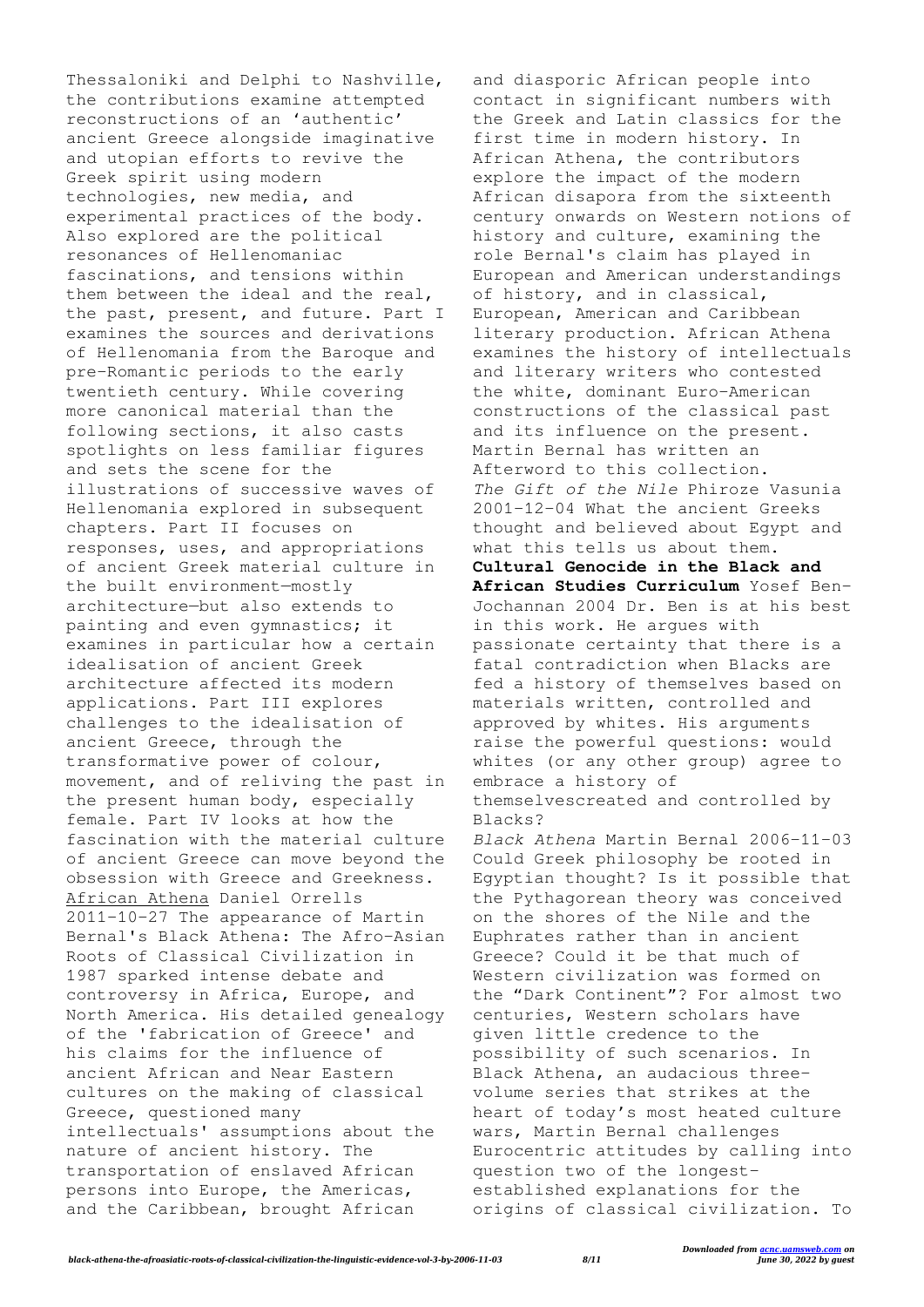use his terms, the Aryan Model, which is current today, claims that Greek culture arose as the result of the conquest from the north by Indo-European speakers, or "Aryans," of the native "pre-Hellenes." The Ancient Model, which was maintained in Classical Greece, held that the native population of Greece had initially been civilized by Egyptian and Phoenician colonists and that additional Near Eastern culture had been introduced to Greece by Greeks studying in Egypt and Southwest Asia. Moving beyond these prevailing models, Bernal proposes a Revised Ancient Model, which suggests that classical civilization in fact had deep roots in Afroasiatic cultures. This long-awaited third and final volume of the series is concerned with the linguistic evidence that contradicts the Aryan Model of ancient Greece. Bernal shows how nearly 40 percent of the Greek vocabulary has been plausibly derived from two Afroasiatic languages—Ancient Egyptian and West Semitic. He also reveals how these derivations are not limited to matters of trade, but extended to the sophisticated language of politics, religion, and philosophy. This evidence, according to Bernal, greatly strengthens the hypothesis that in Greece an Indo-European–speaking population was culturally dominated by Ancient Egyptian and West Semitic speakers Provocative, passionate, and colossal in scope, this volume caps a thoughtful rewriting of history that has been stirring academic and political controversy since the publication of the first volume. **Black Athena** Martin Bernal 2012-12-31 Classical civilisation, Martin Bernal argues, has deep roots in Afro-Asiatic cultures. But these Afro-Asiatic influences have been systematically ignored, denied, or suppressed since the eighteenth century - chiefly for racist reasons. The popular view is that Greek civilisation was the result of the conquest of a sophisticated but weak native population by vigorous Indo-European speakers--or Aryans--from the North. But the Classical Greeks,

Bernal argues, knew nothing of this "Aryan model." They did not see their political institutions, science, philosophy, or religion as original, but rather as derived from the East in general, and Egypt in particular. Black Athena is a three-volume work. Volume 1 concentrates on the crucial period between 1785 and 1850, which saw the Romantic and racist reaction to the Enlightenment and the French Revolution, and the consolidation of Northern expansion into other continents. In an unprecedented tour de force, Bernal makes meaningful links between a wide range of areas and disciplines--drama poetry, myth, theological controversy, esoteric religion, philosophy, biography, language, historical narrative, and the emergence of "modern scholarship." Geography of a Life Martin Bernal 2012-07 An Astonishing work, breathtakingly bold in conception and passionately written . . . salutary, exciting and in its historiographical aspects convincing.' (G. W Bowersock, Institute for Advanced Study, Princeton.) Demands to be taken seriously . . . Every page that Bernal writes is educating and enthralling. To agree with all his theses may be a sign of naivety, but not to have spent time in his company is a sign of nothing at all.' (Ray, Herbert Thompson Reader in Egyptology, University of Cambridge.) Anticipation of Geography of a Life' Martin Bernal himself has avowed that Black Athena owes its conception to a mid-life crisis. Now that he has overcome this set-back with obvious success, one hopes he will live long enough to follow the example set by his mother Margaret Gardiner and his grandfather Sir Alan (Gardiner), who both wrote their memoirs in their eighties. I have no doubt that Bernal's autobiography will generate more interest among educated lay persons and less irritation among scholars than any future volume of Black Athena.' (Arno Egberts, Professor of Egyptology, University of Leiden.) *Black Athena Revisited* Mary R. Lefkowitz 2014-03-24 Was Western

civilization founded by ancient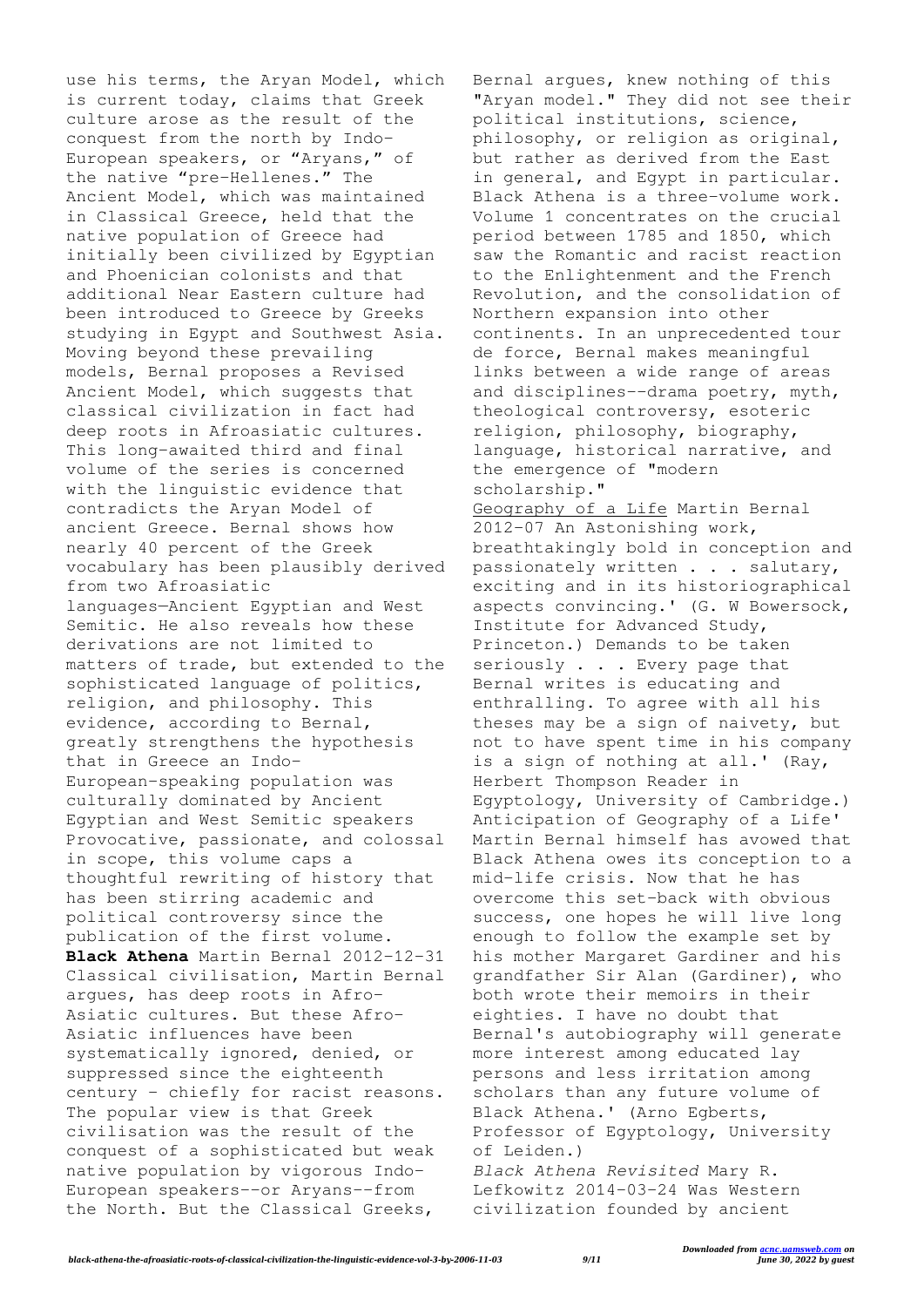Egyptians and Phoenicians? Can the ancient Egyptians usefully be called black? Did the ancient Greeks borrow religion, science, and philosophy from the Egyptians and Phoenicians? Have scholars ignored the Afroasiatic roots of Western civilization as a result of racism and anti-Semitism? In this collection of twenty essays, leading scholars in a broad range of disciplines confront the claims made by Martin Bernal in Black Athena: The Afroasiatic Roots of Classical Civilization. In that work, Bernal proposed a radical reinterpretation of the roots of classical civilization, contending that ancient Greek culture derived from Egypt and Phoenicia and that European scholars have been biased against the notion of Egyptian and Phoenician influence on Western civilization. The contributors to this volume argue that Bernal's claims are exaggerated and in many cases unjustified. Topics covered include race and physical anthropology; the question of an Egyptian invasion of Greece; the origins of Greek language, philosophy, and science; and racism and anti-Semitism in classical scholarship. In the conclusion to the volume, the editors propose an entirely new scholarly framework for understanding the relationship between the cultures of the ancient Near East and Greece and the origins of Western civilization. The contributors are: John Baines, professor of Egyptology, University of Oxford Kathryn A. Bard, assistant professor of archaeology, Boston University C. Loring Brace, professor of anthropology and curator of biological anthropology in the Museum of Anthropology, University of Michigan John E. Coleman, professor of classics, Cornell University Edith Hall, lecturer in classics, University of Reading, England Jay H. Jasanoff, Jacob Gould Schurman Professor of Linguistics, Cornell University Richard Jenkyns, fellow and tutor, Lady Margaret Hall, Oxford, and university lecturer in classics, University of Oxford Mary R. Lefkowitz, Andrew W. Mellon Professor in the Humanities, Wellesley College Mario Liverani,

professor of ancient near eastern history, Universita di Roma, 'La Sapienza' Sarah P. Morris, professor of classics, University of California at Los Angeles Robert E. Norton, associate professor of German, Vassar College Alan Nussbaum, associate professor of classics, Cornell University David O'Connor, professor of Egyptology and curator in charge of the Egyptian section of the University Museum, University of Pennsylvania Robert Palter, Dana Professor Emeritus of the History of Science, Trinity College, Connecticut Guy MacLean Rogers, associate professor of Greek and Latin and history, Wellesley College Frank M. Snowden, Jr., professor of classics emeritus, Howard University Lawrence A. Tritle, associate professor of history, Loyola Marymount University Emily T. Vermeule, Samuel E. Zemurray, Jr., and Doris Zemurray Stone-Radcliffe Professor Emerita, Harvard University Frank J. Yurco, Egyptologist, Field Museum of Natural History and the University of Chicago Dark Light Consciousness Edward Bruce Bynum 2012-06-19 How to awaken the Ureaus--the serpent power of spiritual transcendence within each of us--and connect to the superconscious of the universe • Reveals the biochemistry of how the body's melanin provides the template for the subtle energy body or light body • Shows how embracing the dark light consciousness of the awakened Ureaus opens a portal to the sacred darkness of the superconscious • Provides illustrated instructions for meditation practices, breathing exercises, and yoga postures to safely awaken Ureaus/Kundalini energy Within each of us lies the potential to activate a personal connection to the superconscious. Called "Ureaus" in ancient Egyptian texts and "Kundalini" in ancient Hindu yoga traditions, our innate serpent power of spiritual transcendence inhabits the base of the spine in its dormant state. When awakened, it unfurls along the spinal column to the brain, connecting individual consciousness to the consciousness of the universe enfolded within the dark matter of space. At the root of creativity and